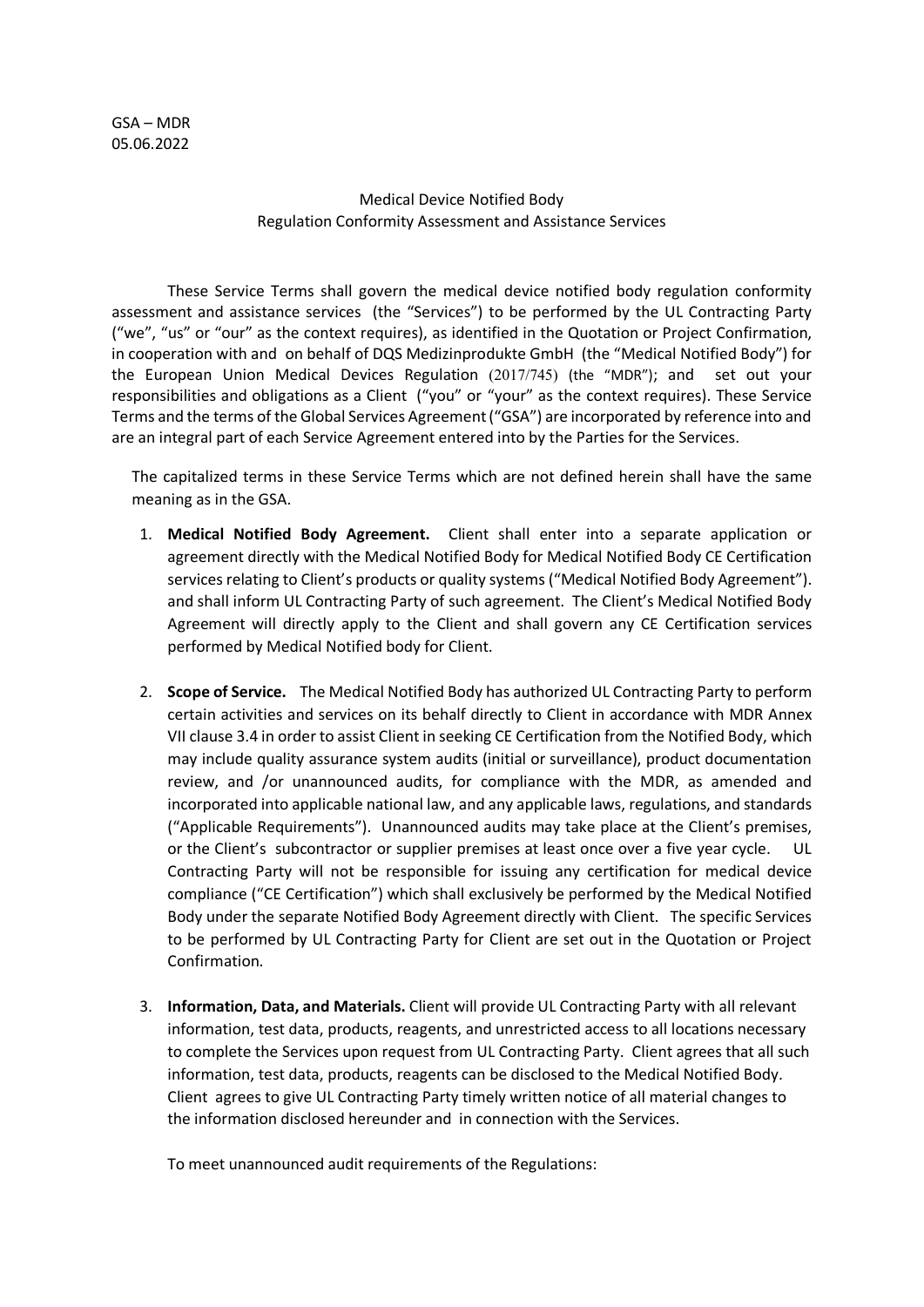- i) Unrestricted access is required to any locations, including the Client's manufacturing locations, the clients critical subcontractor locations and the Client's crucial supplier locations.
- ii) The Client is contractually obliged to provide invitation letters to needed locations. The invitation letters will leave the date of signature and visit open.
- iii) The Client needs to inform UL Contracting Party on periods when the devices falling under the Medical Notified Body's certificates will not be manufactured.
- 4. **Compliance.** UL Contracting Party shall not deviate from the applicable laws, regulations and standards governing the Services, unless Client has obtained an exemption from the relevant authority.
- 5. Language Requirement. Client shall provide all materials and information with respect to the Services in English, unless the parties have agreed in writing to the use of a different language. For Client related materials and information, the Client agrees to pay any additional costs related to the Services, e.g. translation costs.
- 6. **Cancellation**. Client may elect to discontinue or postpose the Services at any time upon written notice to the UL Contracting Party. Client shall be responsible for payment of all Services performed and any fees associated with termination or postponement.
- 7. **Fees.** Quotation will set forth the fees for UL Contracting Party's Services including fees associated with preparation prior to the initiation of Services, and the on-site assessments, travel time, reports, reviews, and activities following the assessments, but does not include expenses associated with travel and living which will be billed at cost as incurred. The Client will pay all costs related to obtaining and transporting, including any security, any test samples to the test facilities where required as part of an Unannounced Audit. Fees may include pass through charges for Medical Notified Body's CE Certification if included in the Quotation. Notwithstanding that UL Contracting Party may invoice Client for such services Medical Notified Body performs for Client under its separate Medical Notified Body Agreement, UL assumes no liability and Client waives all liability against UL arising out of such Medical Notified Body services.
- 8. **Medical Notified Body Certificate.** The Medical Notified Body Agreement with Client shall apply to the management of the certificate with the Client. UL Contracting Party Services will provide recommendation of certification statuses to the Medical Notified Body, but the final decision regarding certification is made by the Medical Notified Body. UL Contracting Party makes no representation or guarantee that Client will receive certification from Medical Notified Body.
- 9. **References to UL Contracting Party.** Unless otherwise authorized in writing by UL Contracting Party, UL Contracting Party will only permit the use of appropriate references to UL Contracting Party or any of its affiliates in the form or text as specified by UL Contracting Party..
- 10. **Investigation of Noncompliance.** UL Contracting Party will communicate directly with Client on behalf of Medical Notified Body. Client will fully cooperate with and assist UL Contracting Party in ascertaining the facts if it is reported that Client's product and/or quality system are not in compliance with the Medical Notified Body's applicable requirements, or applicable